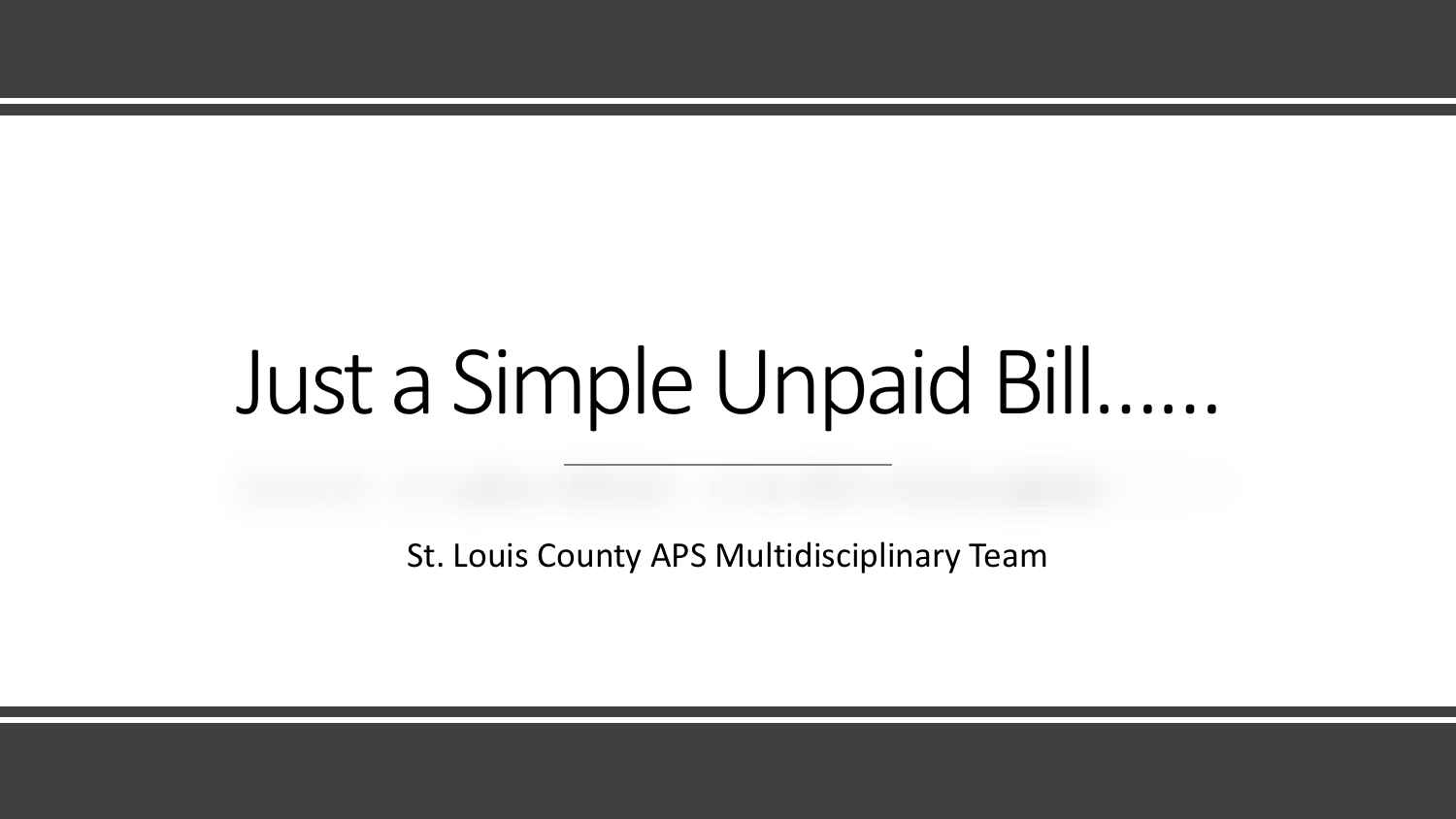## The Report

- Nursing home resident's bill is unpaid (>14K).
- Son is POA; he was reported to say he pays enough every month; and that bill would put them in the poor house; he stated he would pay \$500 but otherwise contested the bill.
- Son acknowledged VA had money but waiting to settle on a modular home on some property.
- Reporter expressed concern about son's oversight and competency as POA.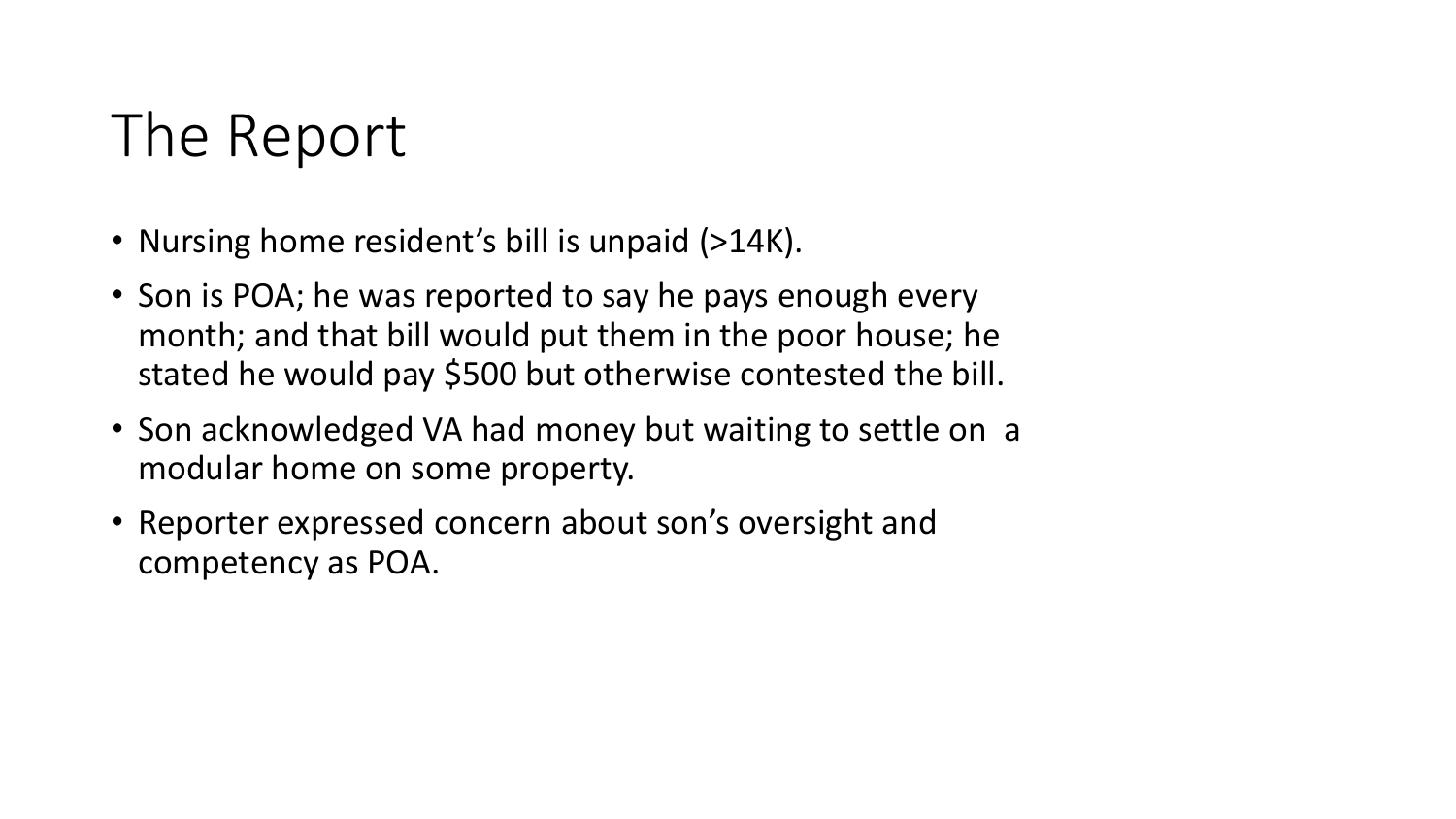#### Initial Considerations

- Verifying Fiduciary Relationship and Unpaid Bill
	- Copies of Unpaid Bills
	- Copy of Power of Attorney
	- Copy of Resident's Agreement
	- Facility notes of Collection Attempts
	- Review Agency's Internal Records for any other reports of concern
- Contact POA to problem solve Unpaid Bill
- Determine functionality of VA and their ability to help resolve Unpaid Bill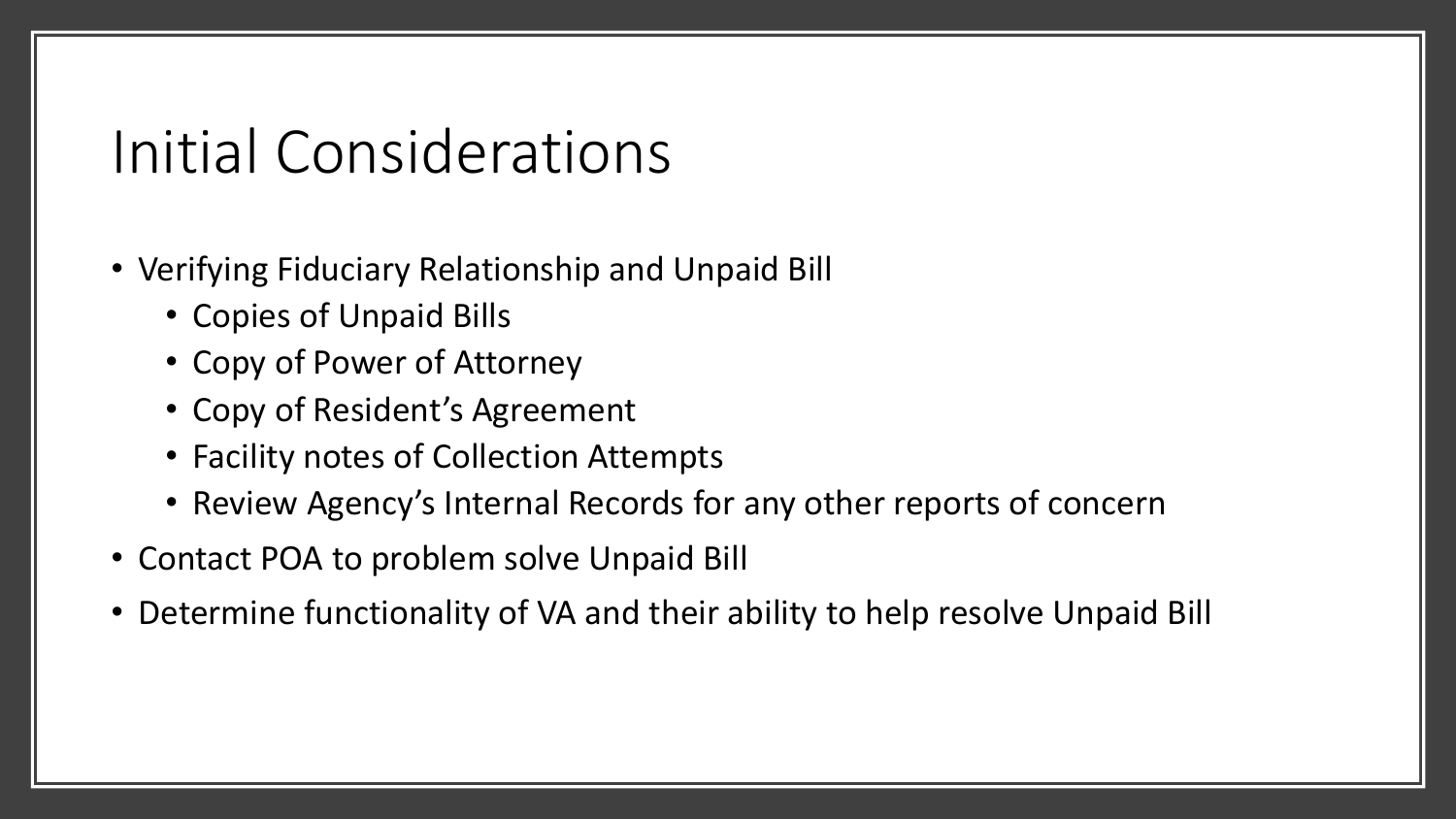#### Profile of Vulnerable Adult

- 94 year old female in a nursing home for rehabilitation
- Had significant health conditions that required hands on assistance with ADL's and medication management
- Diagnosed with:
	- cerebrovascular accident
	- Degenerative disease of the nervous system
- Assessed by PT, OT, Speech as requiring 24/7 care and supervision
- Presented in interviews with Investigator as cognitively impaired.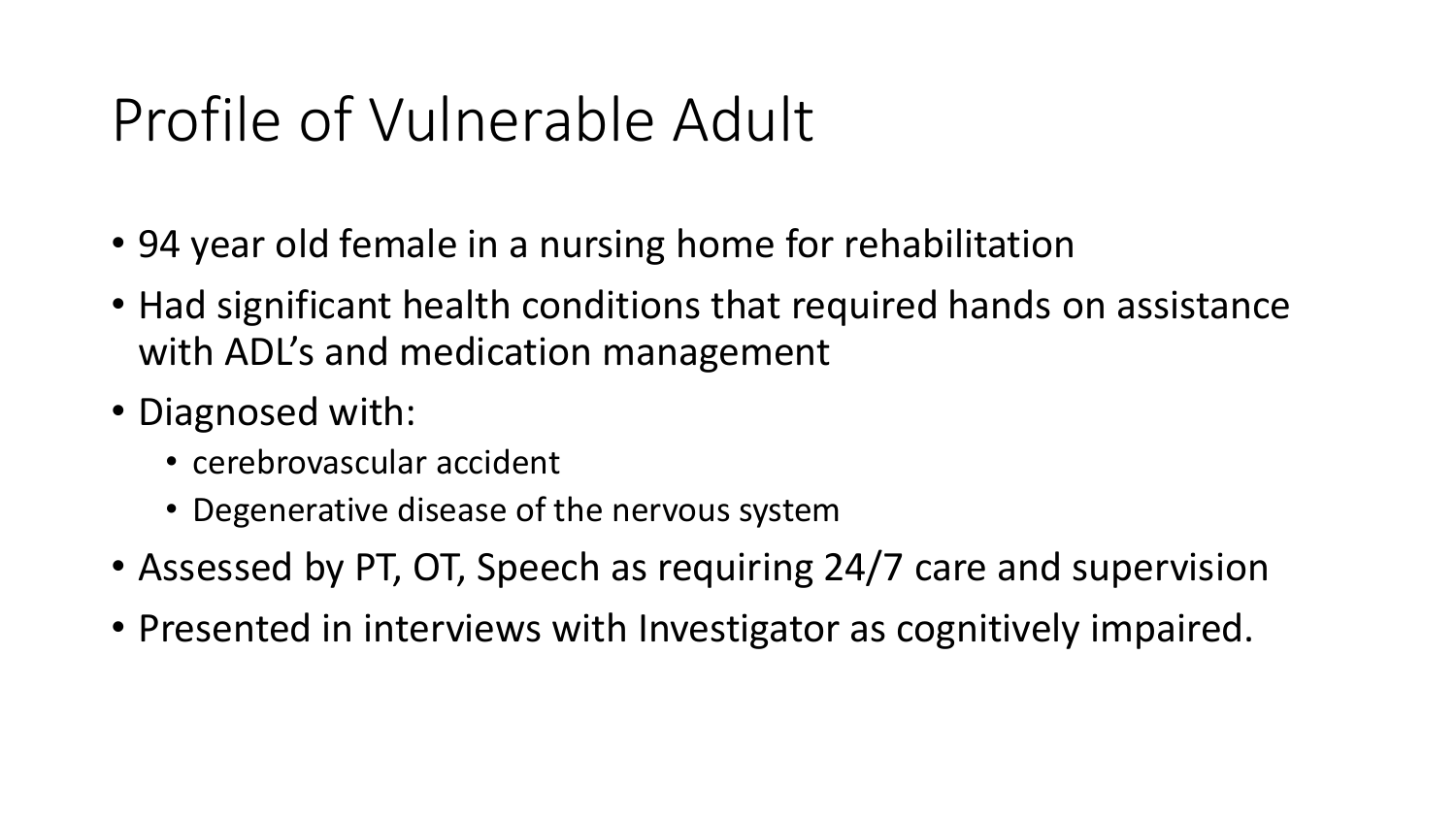#### Concerns Increase

- Phone Contact with AP
	- Difficulty staying on topic
	- Questioning how was he going to live; noted his own disability
	- Meeting arranged the following day to 1) arrange a solid payment plan and 2) determine any social services assistance that AP needed for their own needs
	- Next day, AP got a lawyer and declined further interview/contact
- Facility Shares Additional Concerns
	- Son's behavior towards VA at facility
	- Son took VA out of facility with no safe discharge plan, resulting in facility contacting police to secure her return
	- Son makes a \$500.00 payment after contact with APS
- Bank records reveal worrisome transactions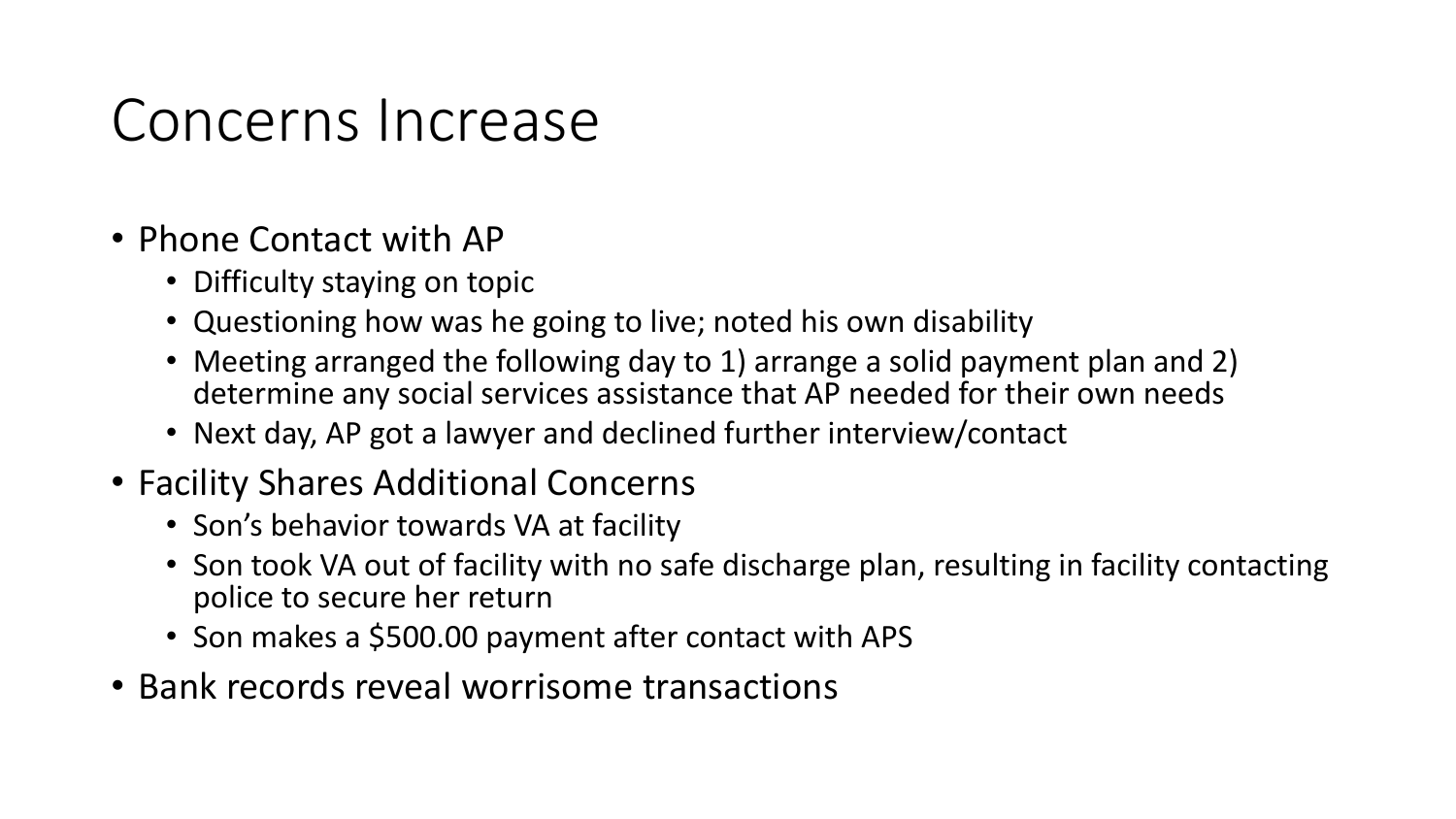# Concerns Increase, cont. (Review of Financial Records)

- Bank Records Show Numerous, Frequent Transactions all while VA in nursing home
	- Checks written by POA to POA
	- Multiple ATM transactions in Varying Locations in one day
	- Bank Account being depleted and replenished
		- Transfers into bank account from other accounts
		- Social Security Income deposited into Bank account
- Example of Transactions
	- 9/2021: \$2,000 to self
	- 1/14/2022: \$7,000 to self
	- Purchased plane ticket to New York
	- Aggregate total \$69,427.13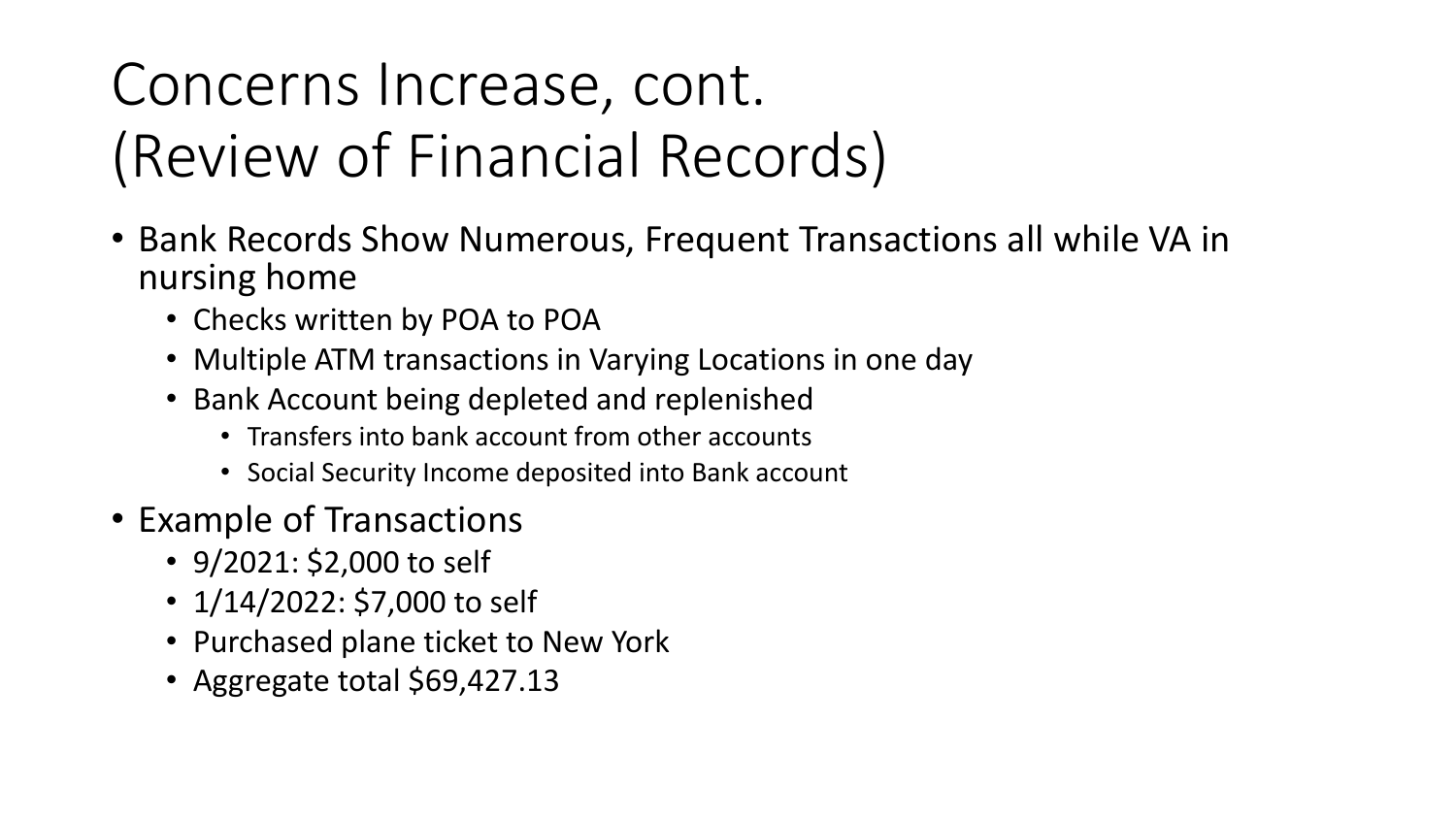# Illustrative Representation of Financial Transactions

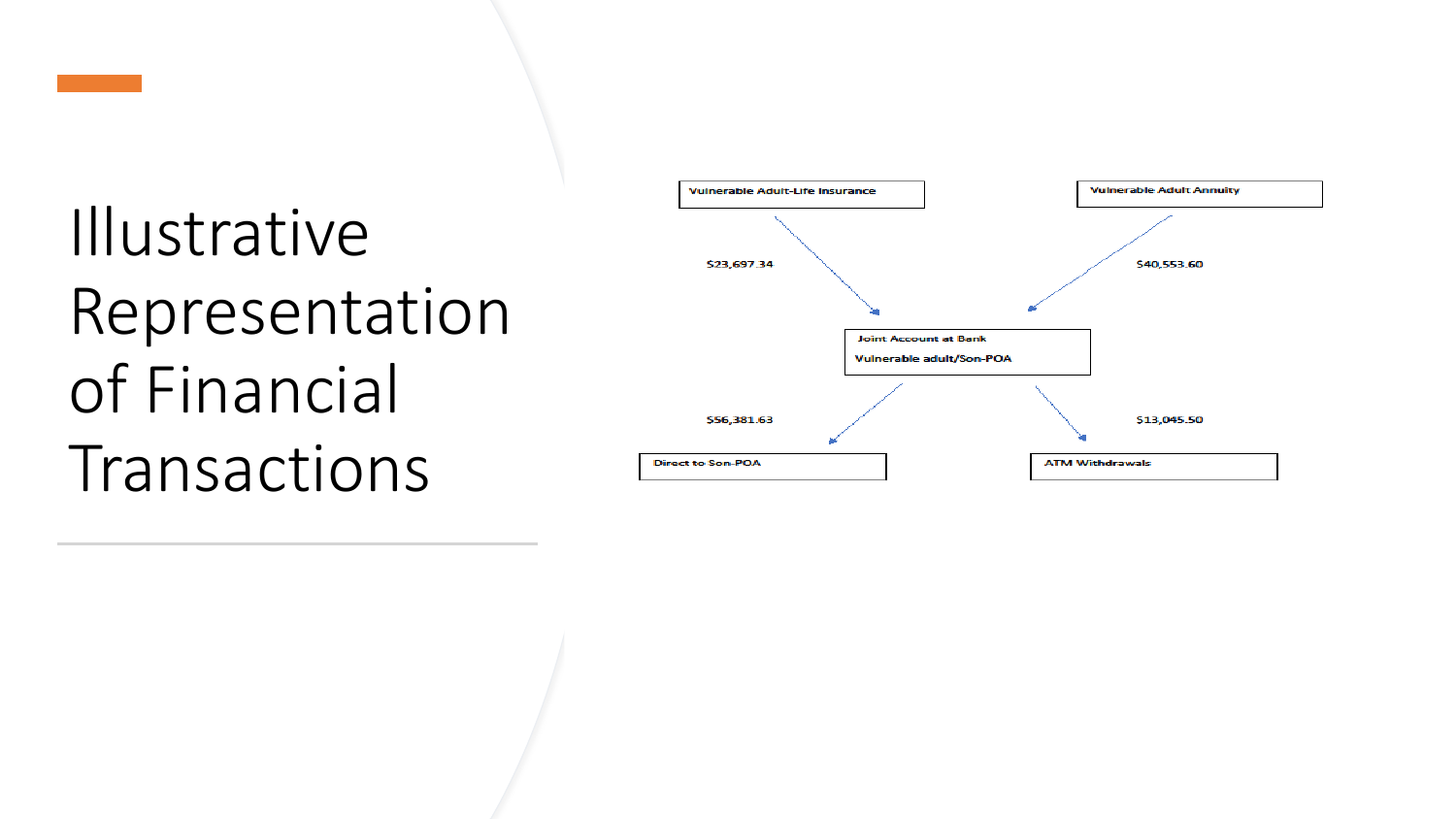Informal Preventative Measures Attempted and/or Considered

### Family

#### Requests to Freeze Accounts

#### Contact with AP's lawyer

Request to Desist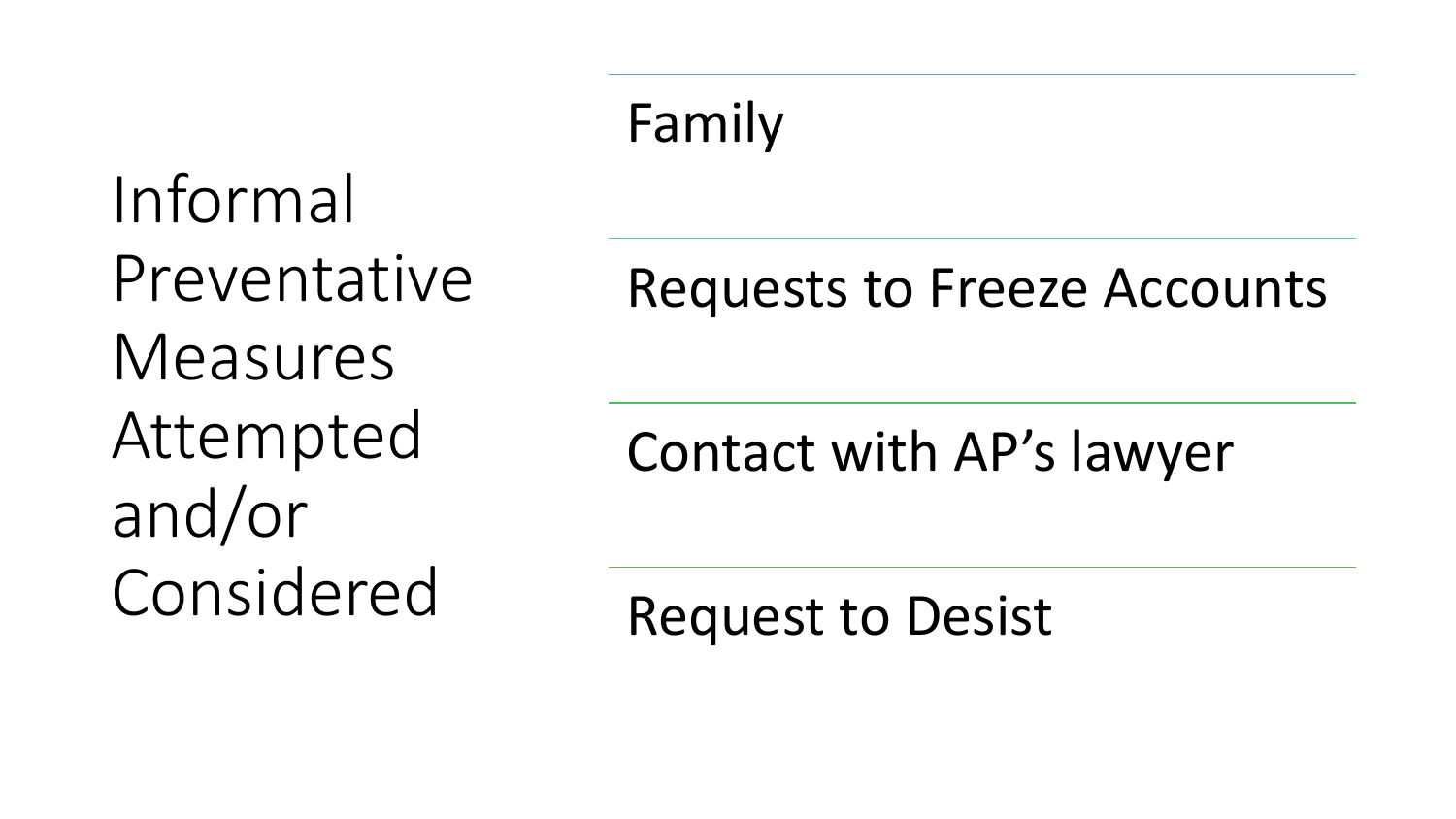## Collaboration During Investigation

- Law Enforcement
- Department of Commerce
- Financial Institutions
- Multidisciplinary Team
- Ombudsman
- Supervisor
- County Attorney's Office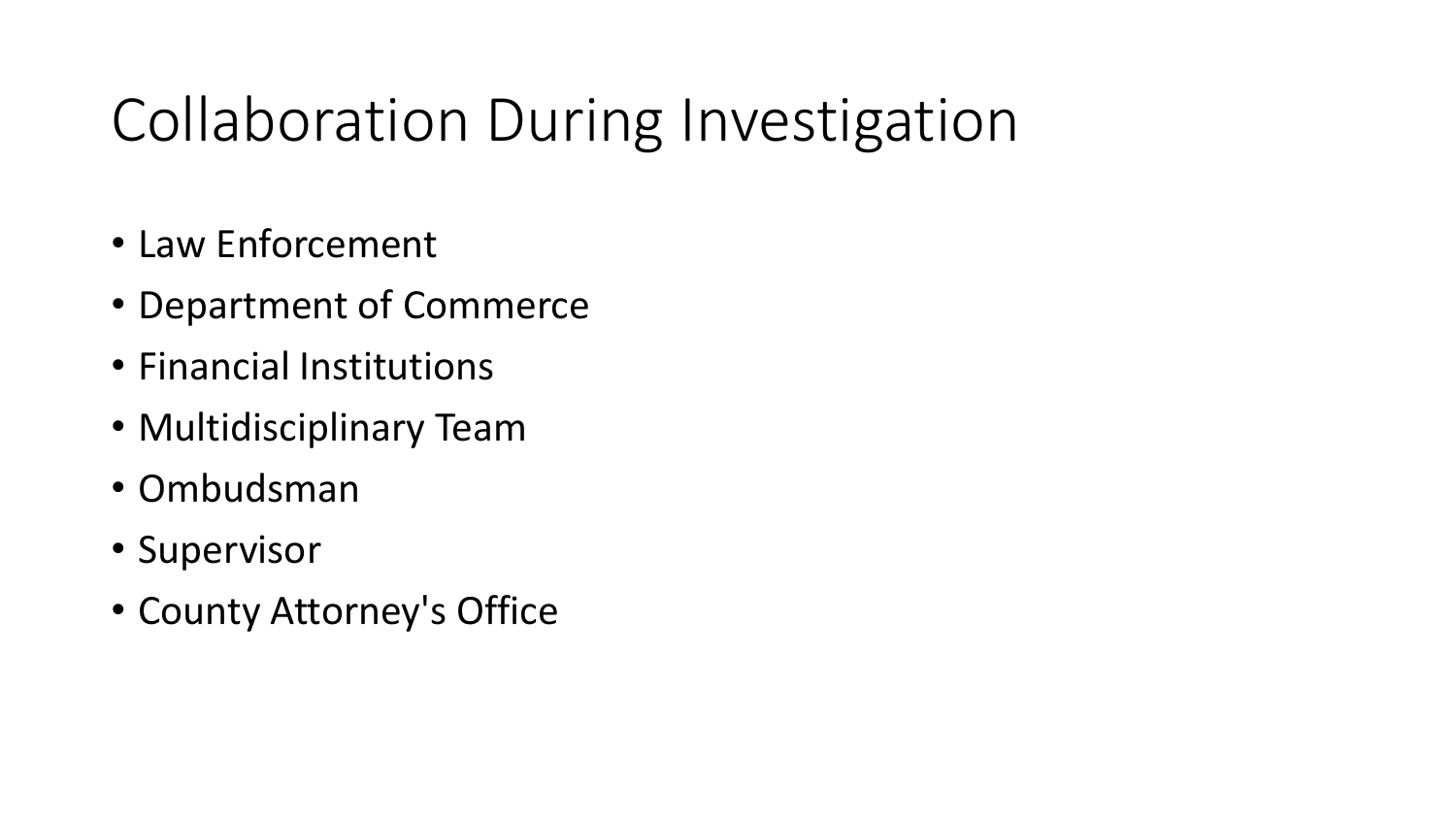#### MN Department of Commerce's Authority

MN Statutes Chapter 45A

- Gives FIs, Commerce, LE and prosecuting attorney ability to restrict funds
- Holds on transactions and delays on disbursements
- After initial hold or delay, lead investigative agency can also extend
- Notice has to be provided and FI must make a MAARC report
- Appeals are sent to Commissioner of Commerce
- Statute allows Trusted Persons to be contacted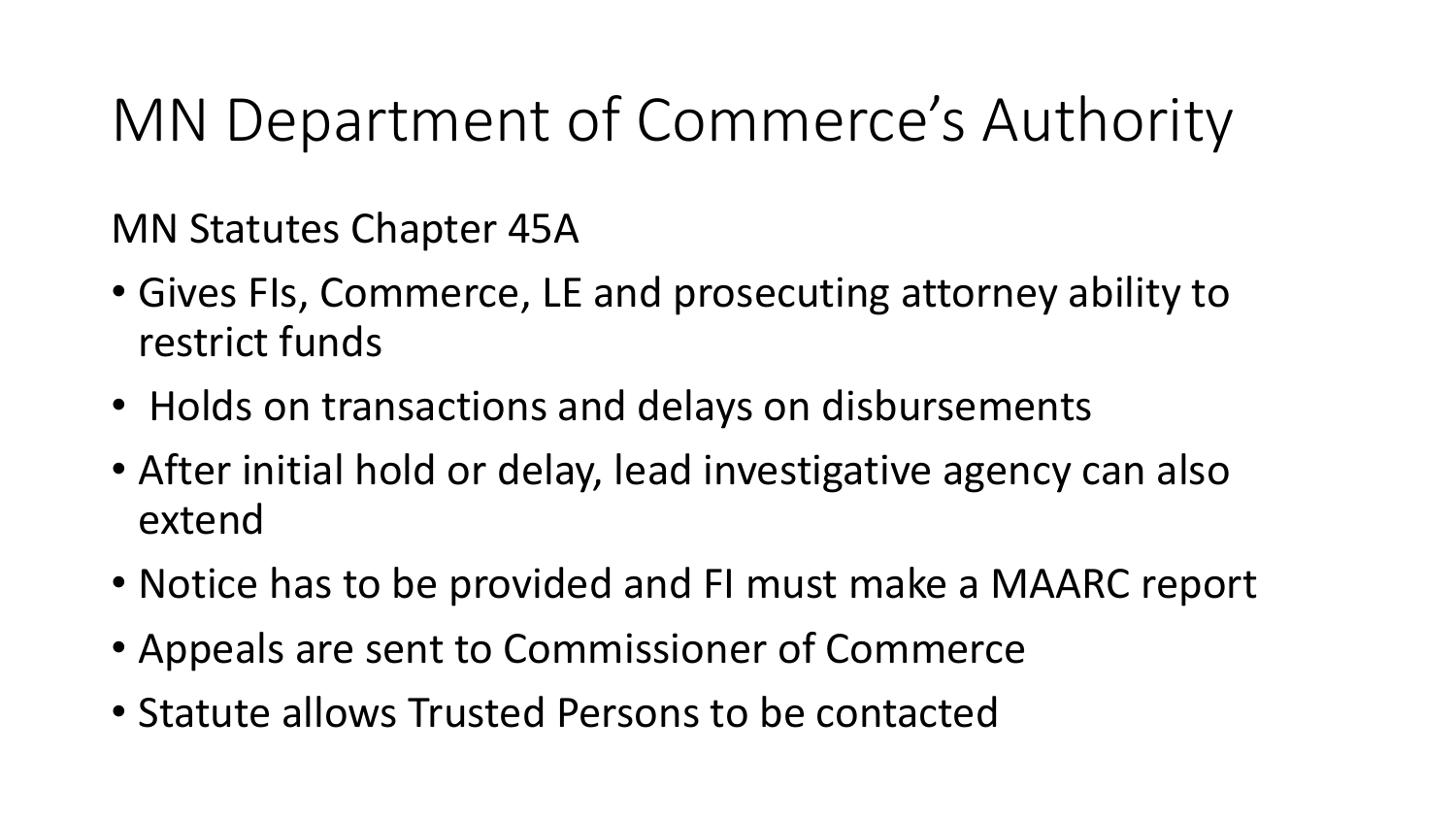## Commerce's Collaboration During Investigation

- •Discussed the case with the APS investigator
- Received a financial exploitation case referral
- Contacted bank representatives and financial advisor
- Contacted POA
- •Discussions with POA's attorney
- Extended holds on accounts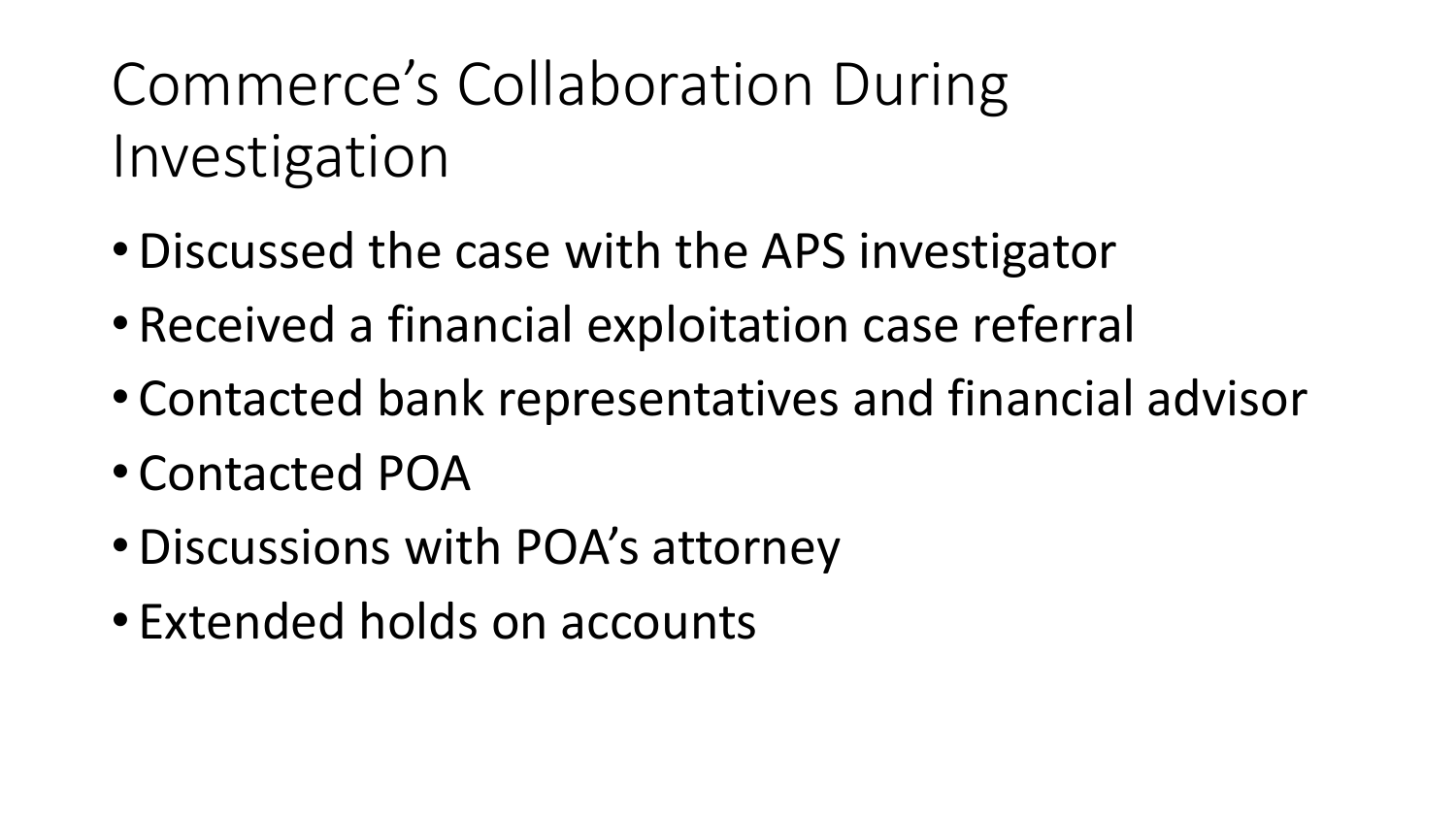Formal Preventative Measures Taken

Emergency Guardianship and Conservatorship

Representative Payee for Social Security